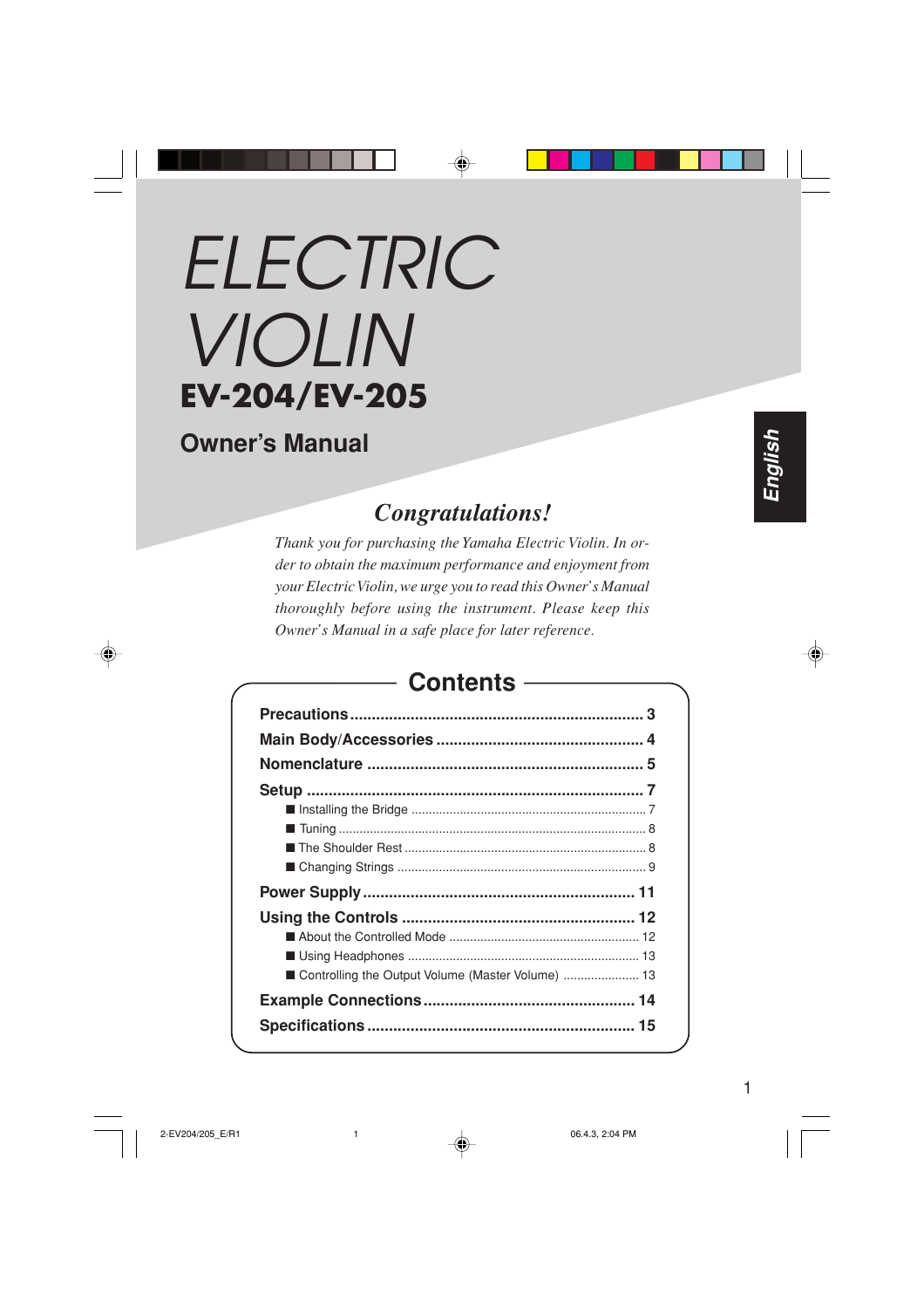### **FCC INFORMATION (U.S.A.)**

#### **1. IMPORTANT NOTICE: DO NOT MODIFY THIS UNIT!**

This product, when installed as indicated in the instructions contained in this manual, meets FCC requirements. Modifications not expressly approved by Yamaha may void your authority, granted by the FCC, to use the product.

**2. IMPORTANT**: When connecting this product to accessories and/or another product use only high-quality shielded cables. Cable/s supplied with this product MUST be used. Follow all installation instructions. Failure to follow instructions could void your FCC authorization to use this product in the USA.

**3. NOTE:** This product has been tested and found to comply with the requirements listed in FCC Regulations, Part 15 for Class "B" digital devices. Compliance with these requirements provides a reasonable level of assurance that your use of this product in a residential environment will not result in harmful interference with other electronic devices. This equipment generates/uses radio frequencies and, if not installed and used according to the instructions found in the user's manual, may cause interference harmful to the operation of other

electronic devices. Compliance with FCC regulations does not guarantee that interference will not occur in all installations. If this product is found to be the source of interference, which can be determined by turning the unit "OFF" and "ON", please try to eliminate the problem by using one of the following measures:

Relocate either this product or the device that is being affected by the interference.

Utilize power outlets that are on different branch (circuit breaker or fuse) circuits or install AC line filter/s.

In the case of radio or TV interference, relocate/reorient the antenna. If the antenna lead-in is 300 ohm ribbon lead, change the lead-in to coaxial type cable.

If these corrective measures do not produce satisfactory results, please contact the local retailer authorized to distribute this type of product. If you cannot locate the appropriate retailer, please contact Yamaha Corporation of America, Electronic Service Division, 6600 Orangethorpe Ave, Buena Park, CA 90620

The above statements apply ONLY to those products distributed by Yamaha Corporation of America or its subsidiaries.

### **SPECIAL MESSAGE SECTION**

This product utilizes batteries or an external power supply (adaptor). DO NOT connect this product to any power supply or adaptor other than one described in the manual, on the name plate, or specifically recommended by Yamaha.

This product should be used only with the components supplied or; a cart, rack, or stand that is recommended by Yamaha. If a cart, etc., is used, please observe all safety markings and instructions that accompany the accessory product.

**SPECIFICATIONS SUBJECT TO CHANGE:** The information contained in this manual is believed to be correct at the time of printing. However, Yamaha reserves the right to change or modify any of the specifications without notice or obligation to update existing units.

Do not attempt to service this product beyond that described in the usermaintenance instructions. All other servicing should be referred to qualified service personnel.

This product, either alone or in combination with an amplifier and headphones or speaker/s, may be capable of producing sound levels that could cause permanent hearing loss. DO NOT operate for long periods of time at a high volume level or at a level that is uncomfortable. If you experience any hearing loss or ringing in the ears, you should consult an audiologist. IMPORTANT: The louder the sound, the shorter the time period before damage occurs.

**NOTICE:** Service charges incurred due to a lack of knowledge relating to how a function or effect works (when the unit is operating as designed) are not covered by the manufacturer's warranty, and are therefore the owner's responsibility. Please study this manual carefully and consult your dealer before requesting service.

**ENVIRONMENTAL ISSUES:** Yamaha strives to produce products that are both user safe and environmentally friendly. We sincerely believe that our products and the production methods used to produce them meet these goals. In keeping with both the letter and the spirit of the law, we want you to be aware of the following:

**Battery Notice:** This product MAY contain a small non-rechargeable battery which (if applicable) is soldered in place. The average life span of this type of battery is approximately five years. When replacement becomes necessary, contact a qualified service representative to perform the replacement.

This product may also use "household" type batteries. Some of these may be rechargeable. Make sure that the battery being charged is a rechargeable type and that the charger is intended for the battery being charged.

When installing batteries, do not mix old batteries with new, or with batteries of a different type. Batteries MUST be installed correctly. Mismatches or incorrect installation may result in overheating and battery case rupture.

**Warning:** Do not attempt to disassemble or incinerate any battery. Keep all batteries away from children. Dispose of used batteries promptly and as regulated by the laws in your area. Note: Check with any retailer of household type batteries in your area for battery disposal information.

**Disposal Notice:** Should this product become damaged beyond repair, or for some reason its useful life is considered to be at an end, please observe all local, state, and federal regulations that relate to the disposal of products that contain lead, batteries, plastics, etc. If your dealer is unable to assist you, please contact Yamaha directly.

**NAMEPLATE LOCATION:** The nameplate is located on the bottom of the product. The model number, serial number, power requirements, etc., are located on this plate. You should record the model number, serial number, and the date of purchase in the spaces provided below and retain this manual as a permanent record of your purchase.

#### **Model Serial No.**

**Purchase Date**

92-BP

### **PLEASE KEEP THIS MANUAL**

#### **CANADA**

THIS DIGITAL APPARATUS DOES NOT EXCEED THE "CLASS B" LIMITS FOR RADIO NOISE EMISSIONS FROM DIGITAL APPARATUS SET OUT IN THE RADIO INTERFERENCE REGULATION OF THE CANADIAN DEPARTMENT OF COMMUNICATIONS.

LE PRESENT APPAREIL NUMERIQUE N'EMET PAS DE BRUITS RADIOELECTRIQUES DEPASSANT LES LIMITES APPLICABLES AUX APPAREILS NUMERIQUES DE LA "CLASSE B" PRESCRITES DANS LE REGLEMENT SUR LE BROUILLAGE RADIOELECTRIQUE EDICTE PAR LE MINISTERE DES COMMUNICATIONS DU CANADA.

<sup>•</sup> This applies only to products distributed by Yamaha Canada Music Ltd.

<sup>•</sup> Ceci ne s'applique qu'aux produits distribués par Yamaha Canada Musique Ltée.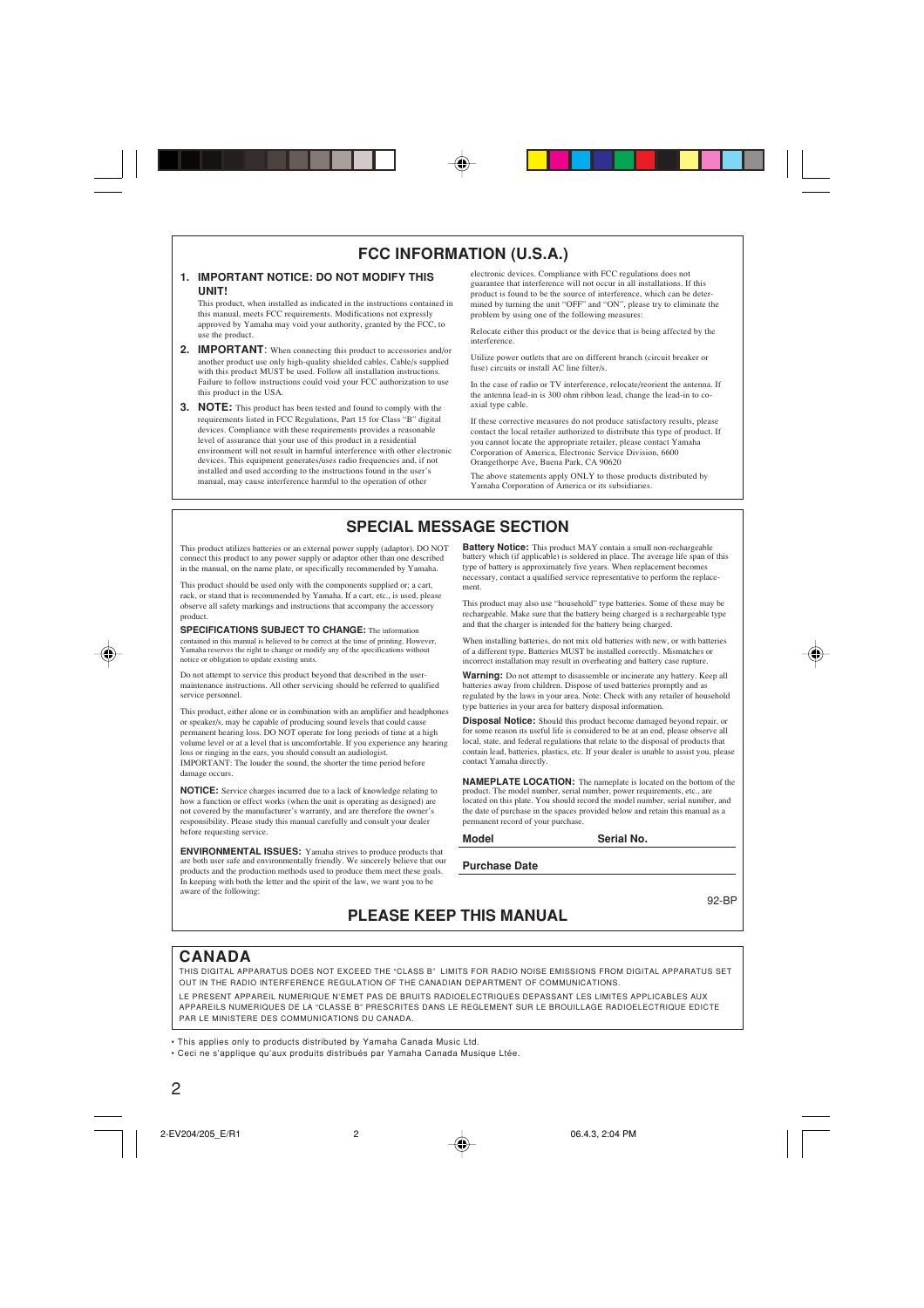#### **Your Electric Violin will give you years of reliable service if you follow the simple rules given below:**

#### ■ **Location**

Do not expose it to the following conditions to avoid deformation, discoloration, or more serious damage.

- Direct sunlight (e.g. near a window).
- High temperatures (e.g. near a heat source, outside, or in a car during the daytime).
- Excessive humidity.
- Excessive dust.
- Strong vibration.

#### ■ **Turn Power OFF When Making Connections**

• To avoid damage to the Electric Violin and other devices to which it is connected (a sound system, for example), turn the power switches of all related devices OFF prior to connecting or disconnecting audio cables.

#### ■ **Handling and Transport**

- Never apply excessive force to the controls, connectors or other parts.
- Always unplug cables by gripping the plug firmly, not by pulling on the cable.
- Disconnect all cables before moving the unit.
- Physical shocks caused by dropping, bumping, or placing heavy objects on the unit can result in scratches and more serious damage.

#### ■ **Cleaning**

- Clean the cabinet and panel with a dry soft cloth.
- A slightly damp cloth may be used to remove stubborn grime and dirt.
- Never use cleaners such as alcohol or thinner.
- Avoid placing vinyl objects on top of the unit (vinyl can stick to and discolor the surface).

YAMAHA is not responsible for damage caused by improper handling or operation.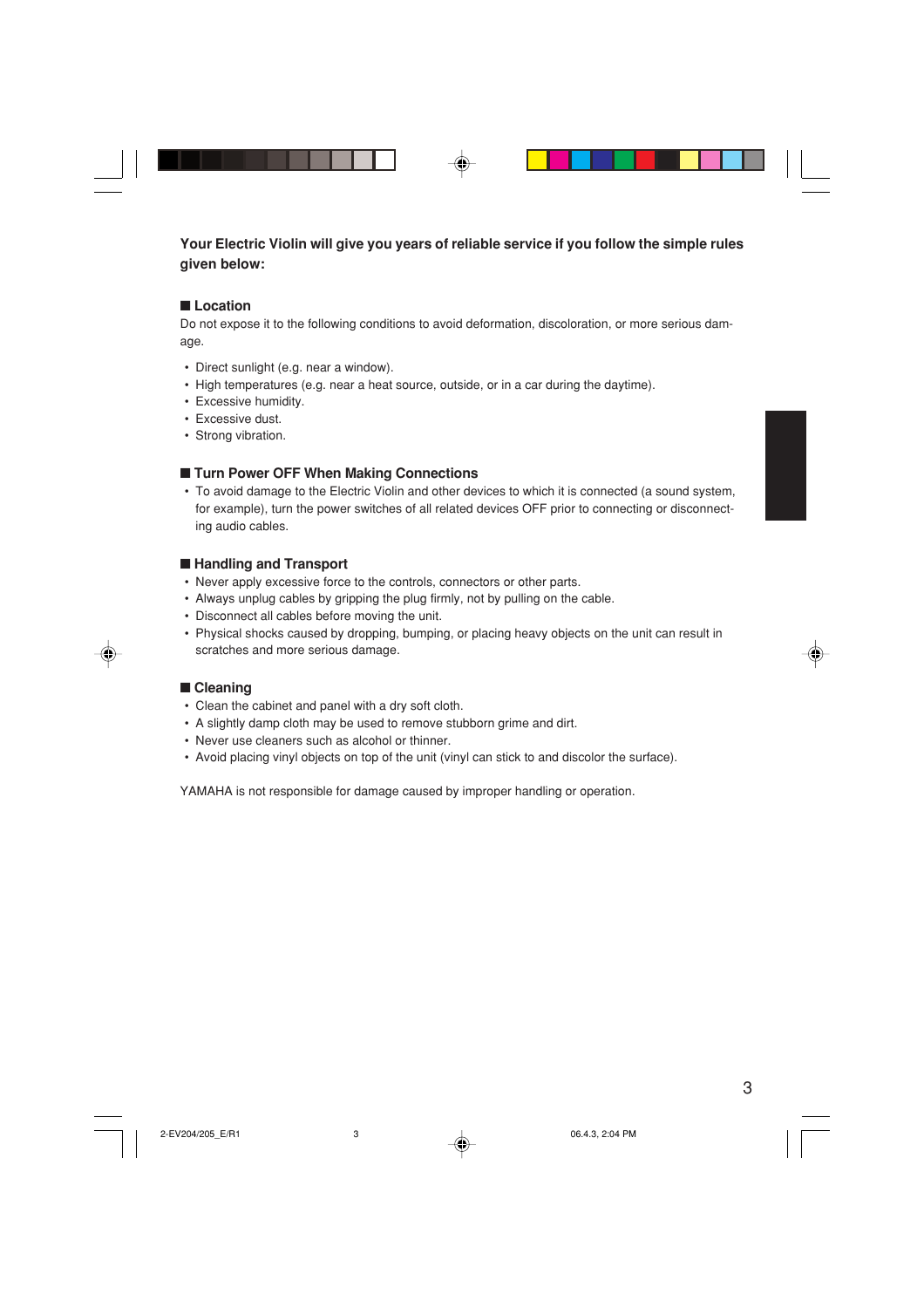# **Main Body/Accessories**

After opening the packaging, please check that all the parts listed below are included.



\* The EV-205 is the illustration.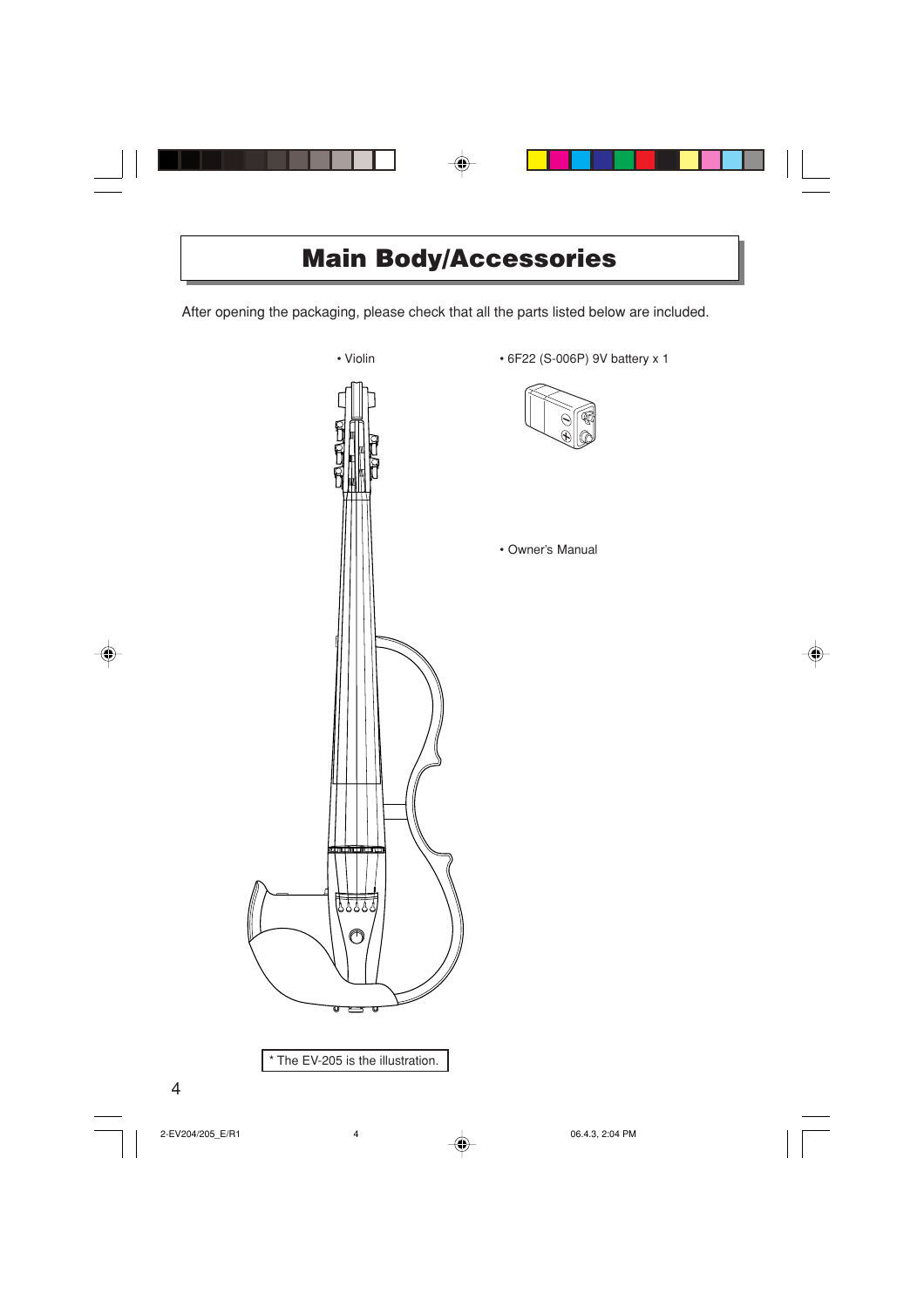# **Nomenclature**

● **Front**

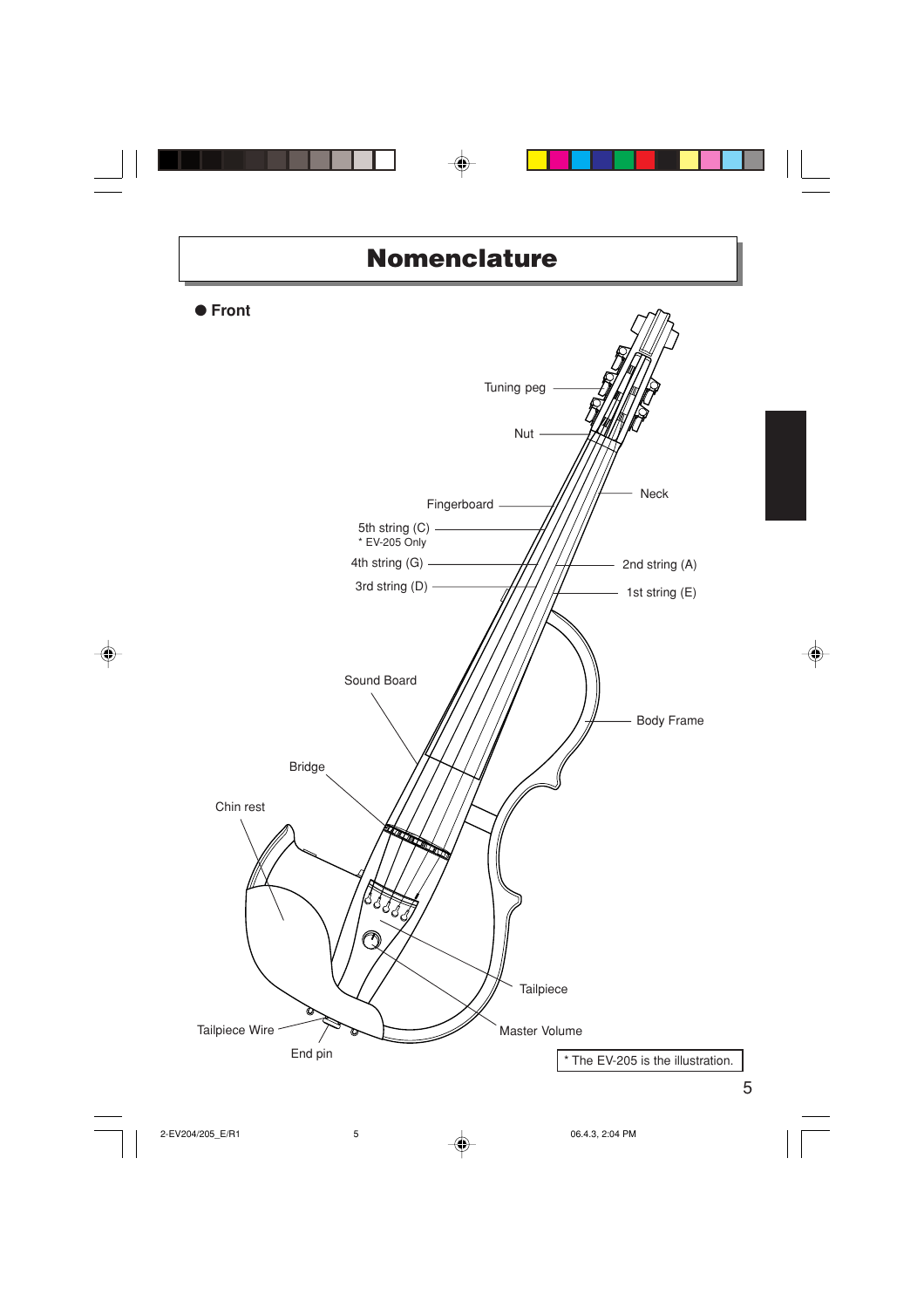#### ● **Controls**

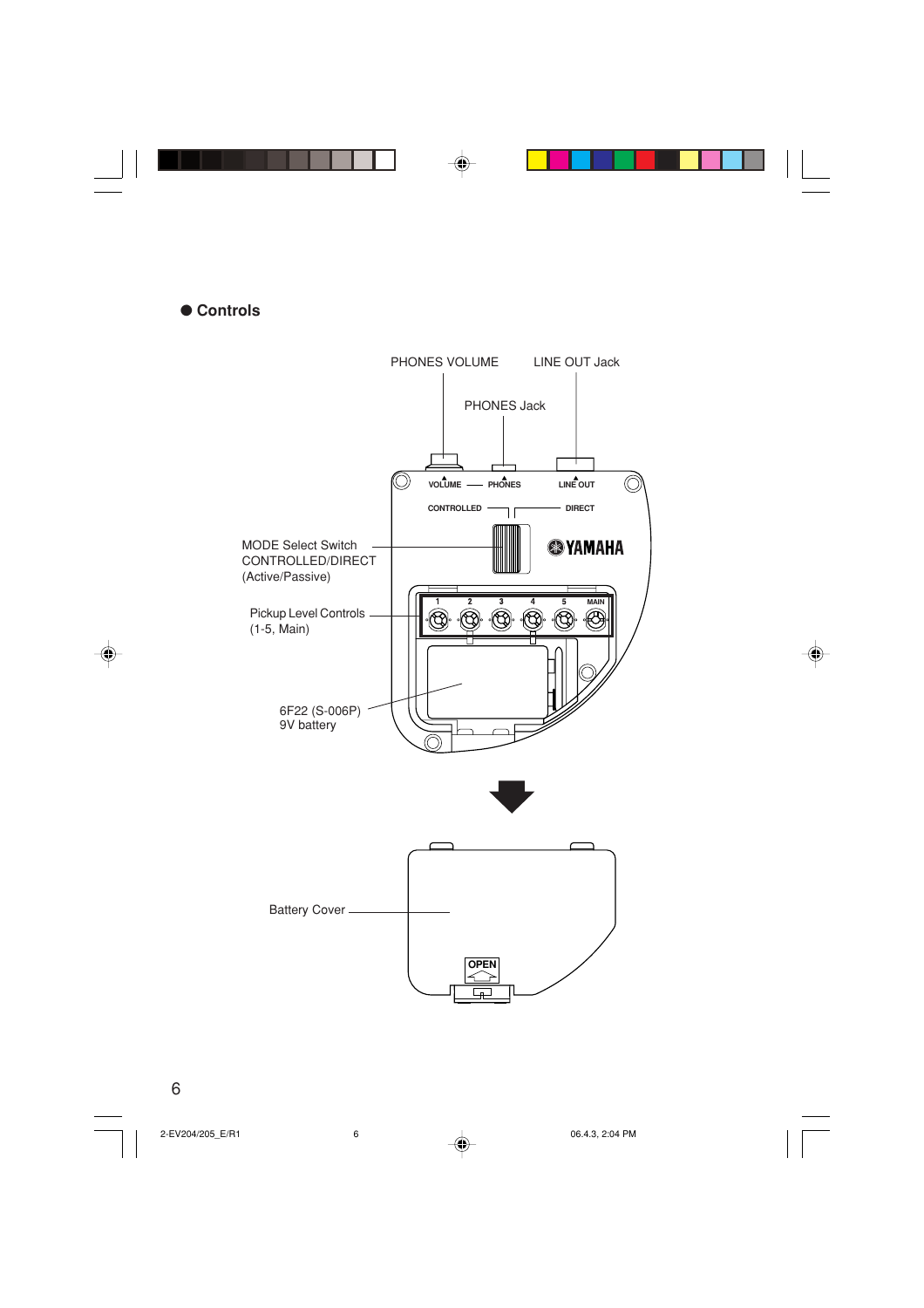# **Setup**

### ■ **Installing the Bridge**

- The lower side of the bridge supports the 1st string (E), the higher side supports the 4th string (G). Make sure the bridge is placed properly.
- Make sure that the tailpiece side of the bridge is standing vertically in relation to the violin's body. If the bridge is leaning to one side, loosen the strings and gently adjust the bridge with both hands. Also, make sure that each string passes over its corresponding notch in the bridge.
	- **\* Playing the violin with a bridge that leans may result in damage to the bridge or a deterioration in sound quality.**



**[Looking from the tailpiece]**





**[Bridge is placed vertically]**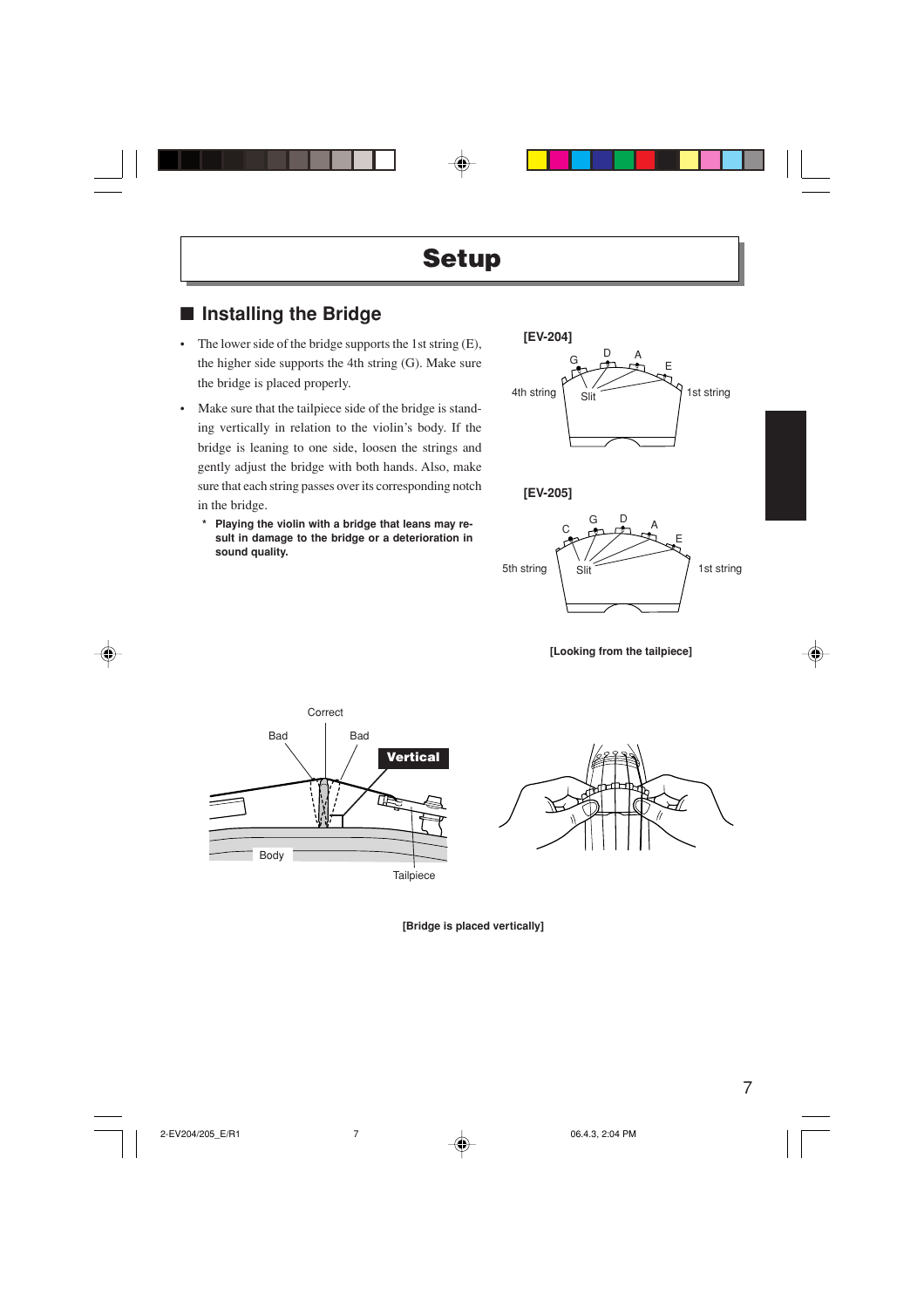### ■ **Tuning**

• The strings are tuned to the following pitches. The 1st string is tuned to E, the 2nd string to A, the 3rd string to D, the 4th string to G and the 5th string to C (EV-205).

Use a piano, tuning fork, tuner, etc. and adjust the pitch of each string using the pegs.

• After tuning is complete, make sure that the tailpiece side of the bridge is still properly aligned. If the bridge is leaning in either direction, slightly loosen the strings and carefully re-align the bridge using both hands.



### ■ **The Shoulder Rest**

Most standard size (4/4) violin rests can be attached to the body of the Electric Violin.



**Natural wood is used for some parts in this instrument. Depending upon the manner in, or the circumstance under which the instrument is used, your fingers, body or clothes may become blackened or the wood parts may change color. If your fingers or body become blackened, it is not harmful but please wash with water thoroughly. The maker takes no responsibility for any discoloration of clothes or wood parts.**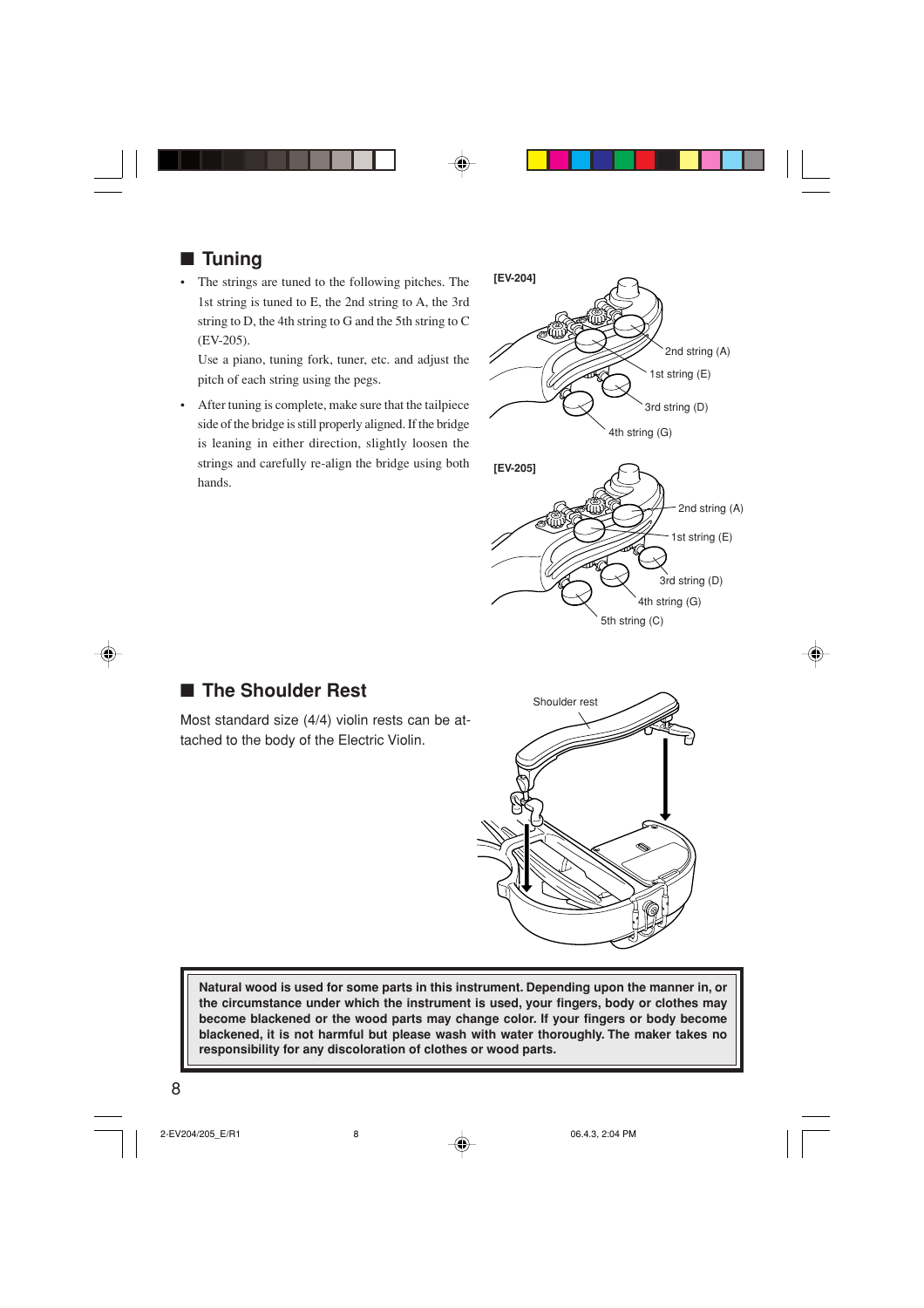## ■ **Changing Strings**

As the strings get old, sound quality will gradually degrade, and the instrument will become difficult to tune. Change the strings as soon as you think they are getting old.

When changing strings, use Yamaha strings designed especially for the instrument. These strings are specially designed to eliminate electric noise.

Always change the strings one at a time, even if all strings must be changed.

**• The end of the strings are sharp and can cut fingers. Use caution when changing strings.**

- **• When changing or adjusting strings, do not put your face close to the instrument. The string may suddenly break resulting in eye or other unexpected injuries.**
- **1** Attach the string to the tailpiece.
	- From above the tailpiece, insert the ball end of the string into the hole on the tailpiece and hook the ball end into the notch of the string hole.
	- At this time, make sure the string's ball end comes in contact with the shielding sheet attached to the underside of the tailpiece.



**[Looking from the underside of the tailpiece]**



**• Make sure that the tailpiece wire is properly positioned around the endpin.**

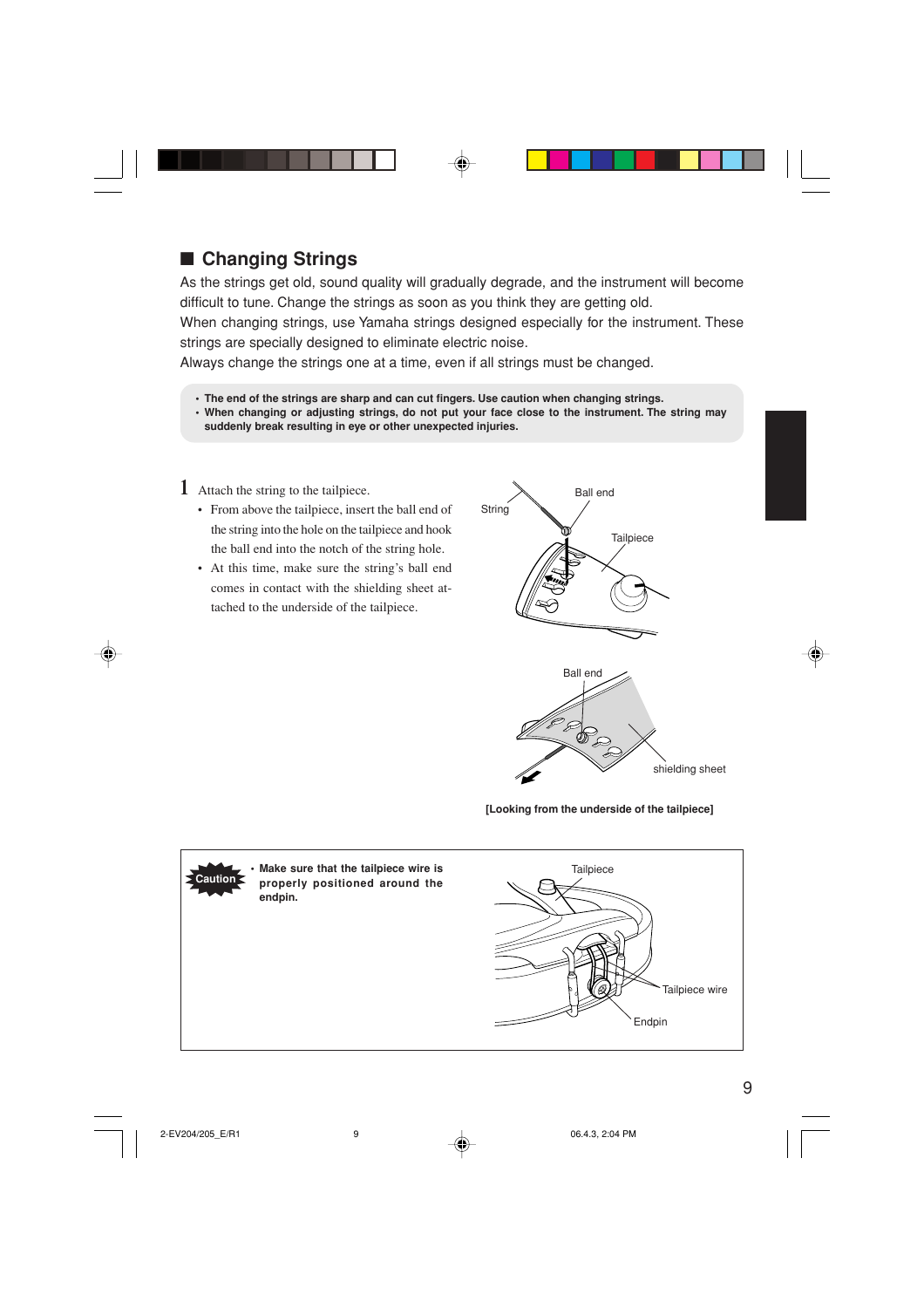- **2** Insert the string into the hole on the peg and wind the string onto the peg.
	- Wind the **1st (E) and 2nd (A)** strings to the left of the hole as shown in the illustration on the right.
	- Wind the  $3rd$  (D),  $4th$  (G) and  $5th$ <sup> $\cdot$ </sup> (C) strings to the right.



Make sure that the strings do not pull on the bridge causing it to over toward the fingerboard. Also, make sure that the strings pass over their corresponding notch in the top of the bridge. (Make sure that the tailpiece side of the bridge is standing vertical in relation to the violin body.) If the 1st (E) string has a protective tube on it, slide this tube down onto the thicker, ball end of the string (wound with thread) so it does not cause noise and remains out of the way.



**3** Use a piano, tuning fork, tuner, etc., and adjust the pitch of each string using the tuning pegs.



**• When the instrument is not going to be used for an extended period of time, loosen the strings until the pitch drops a whole tone.**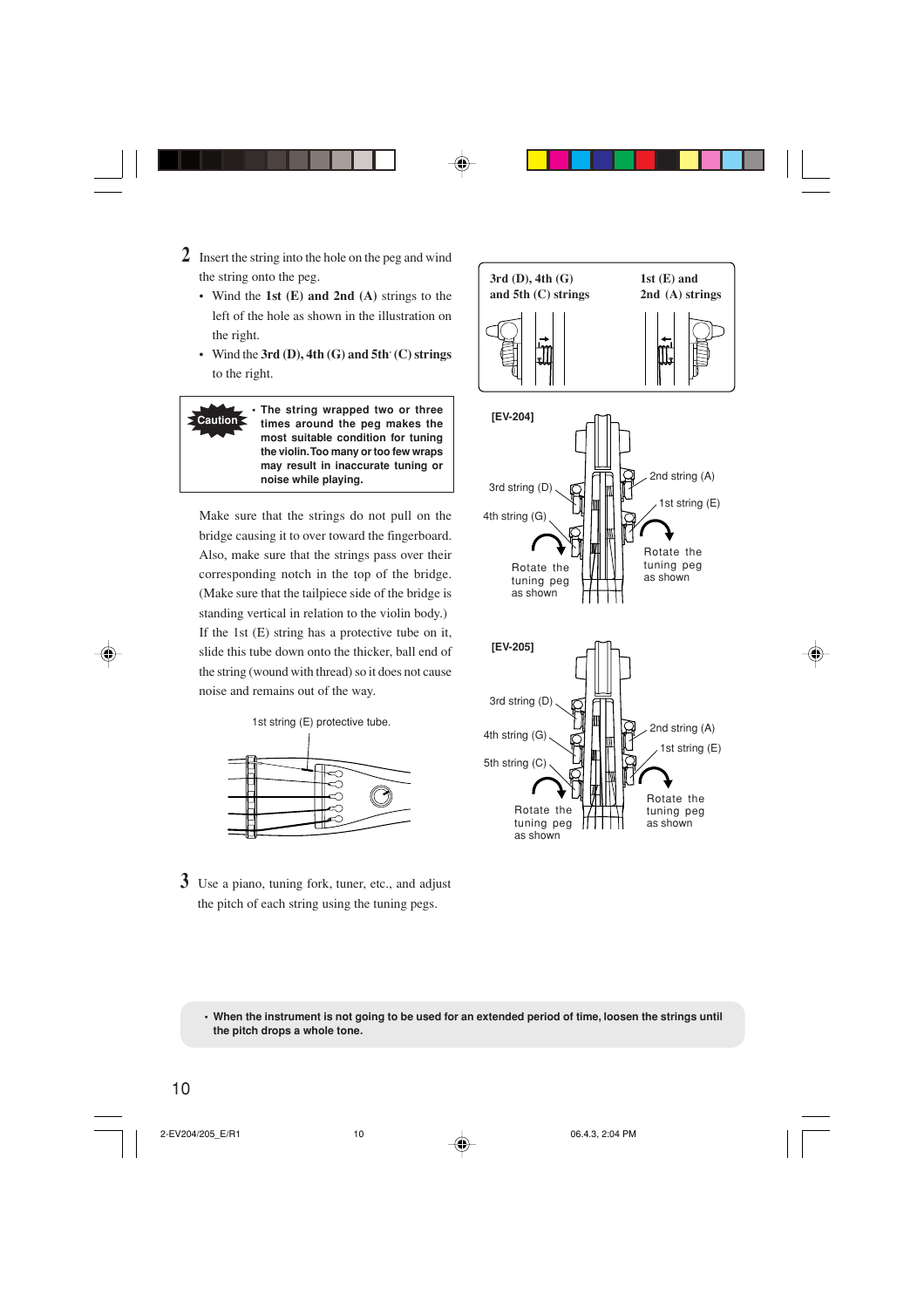# **Power Supply**

The Electric Violin requires power when it is operated in the Controlled Mode, or with a pair of headphones. Power is supplied by a single 6F22 (S-006P) 9V battery.

Before preparing the power supply, make sure that the Control Section's LINE OUT and PHONES jacks are disconnected.

**\* The Electric Violin operates without power in the Direct Mode.**

- **1** Open the battery case, located on the backside of the instrument, by pushing on the tab labeled "OPEN" and lifting open the battery compartment cover.
- **2** Connect the supplied 9V battery (6F22:006P) to the battery snap. Take careful note of the polarity markings (+/-) as shown in the illustration.

Also, insert the battery at an angle and set so that it is positioned under the hook that holds the battery in place. (Refer to the illustration below.)

**\* If the battery is inserted with force onto the hook, it may result in damage to the hook, etc.**

**3** Place the battery in the battery compartment then close the battery compartment cover.



Bij dit produkt zijn batterijen geleverd. Wanneer deze leeg zijn, moet u ze niet weggooien maar inleveren als KCA.



**When battery power is depleted, volume will be reduced or the sound will become distorted. In that case, please take careful note of the following precautions and replace the battery. For information average battery life, refer to the specifications section on page 15.**

- **Always follow the +/– signs when inserting the battery. Improper insertion may result in fire.**
- **To prevent possible damage to the unit due to battery leakage and unnecessary power drain, remove the battery from the unit when it is not going to be used for an extended period of time.**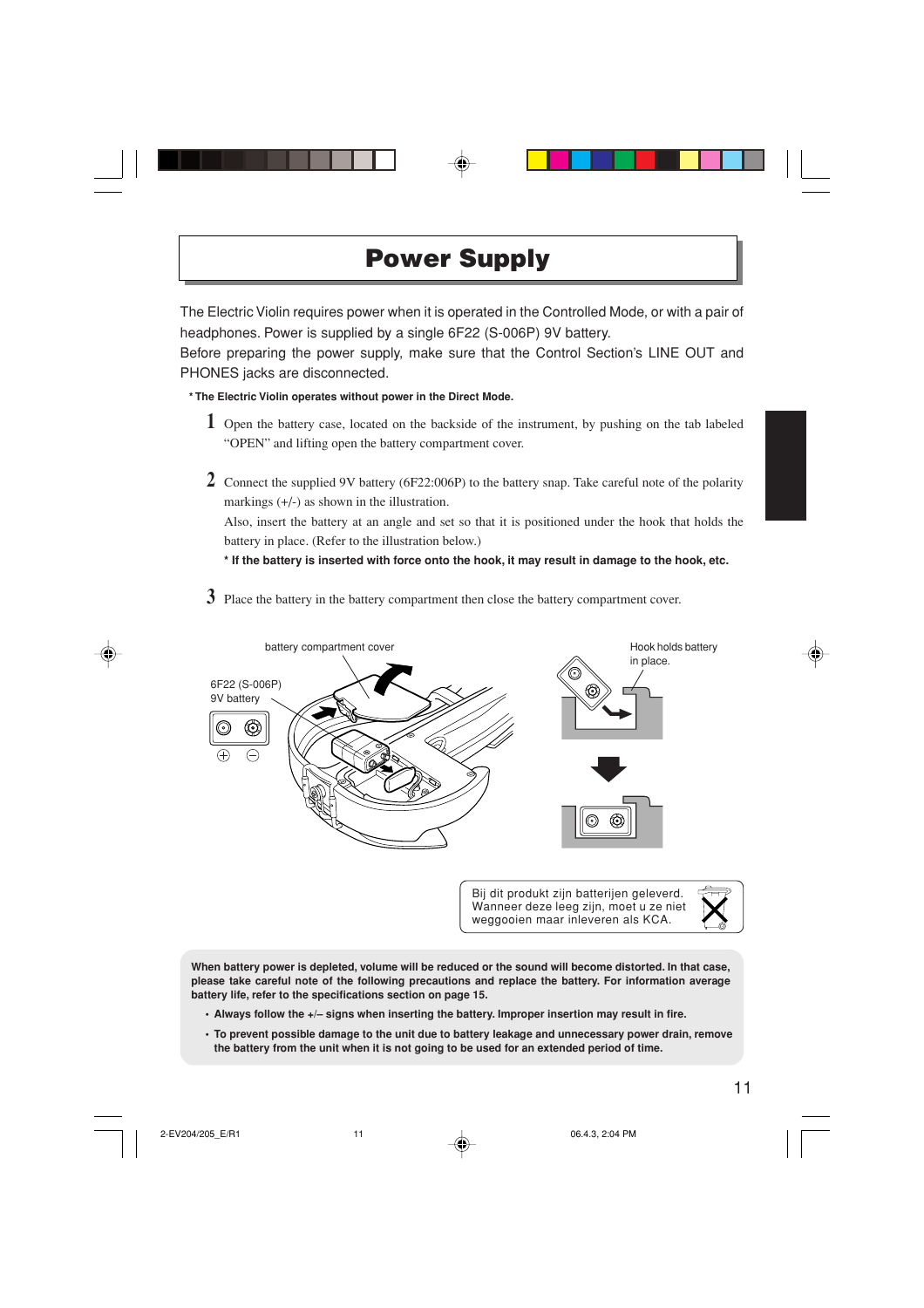# **Using the Controls**

### ■ **About the Controlled Mode**

The instrument can be operated in one of two modes, the Direct (Passive) Mode or Controlled (Active) Mode. Use the Mode Switch  $\bigcirc$  on the Control Section found on the back of the violin to select the mode.

#### **DIRECT (Passive) Mode**

In this mode, the signal produced by the pickup is sent, directly to the LINE OUT jack delivering the instrument's straight, unaltered tone.

This mode does not use the preamp therefore battery power is not required (the violin will operate without a battery).

**\* However, if headphones are used, battery power is required even in the Direct Mode.**

#### **CONTROLLED (Active) Mode**

In this mode, the signals produced by each of the strings' pickups are sent to a built-in mixing amplifier before being sent to the LINE OUT jack. This mode offers control over the volume balance between the strings.

Battery power is required in this mode.

**\*** Set the Master Volume  $\bullet$  to its minimum level before switching modes. (→See page 13)

### ● **Balancing the volume between the strings (Controlled (Active) Mode)**

Remove the battery compartment cover and use the six controllers to balance the volume between the strings. Rotate the controller to the right (clockwise) to increase the volume, or rotate the controller to the left (counterclockwise) to decrease the volume. The controllers default position is shown in the illustration below.

- \* Controllers **1-5 @** correspond to the 1st through 5th strings.
	- **\* Control #5 does not operate on the EV-204.**

\* The **MAIN** control **O** is used for adiusting the overall volume after mixing the output of strings 1-5.

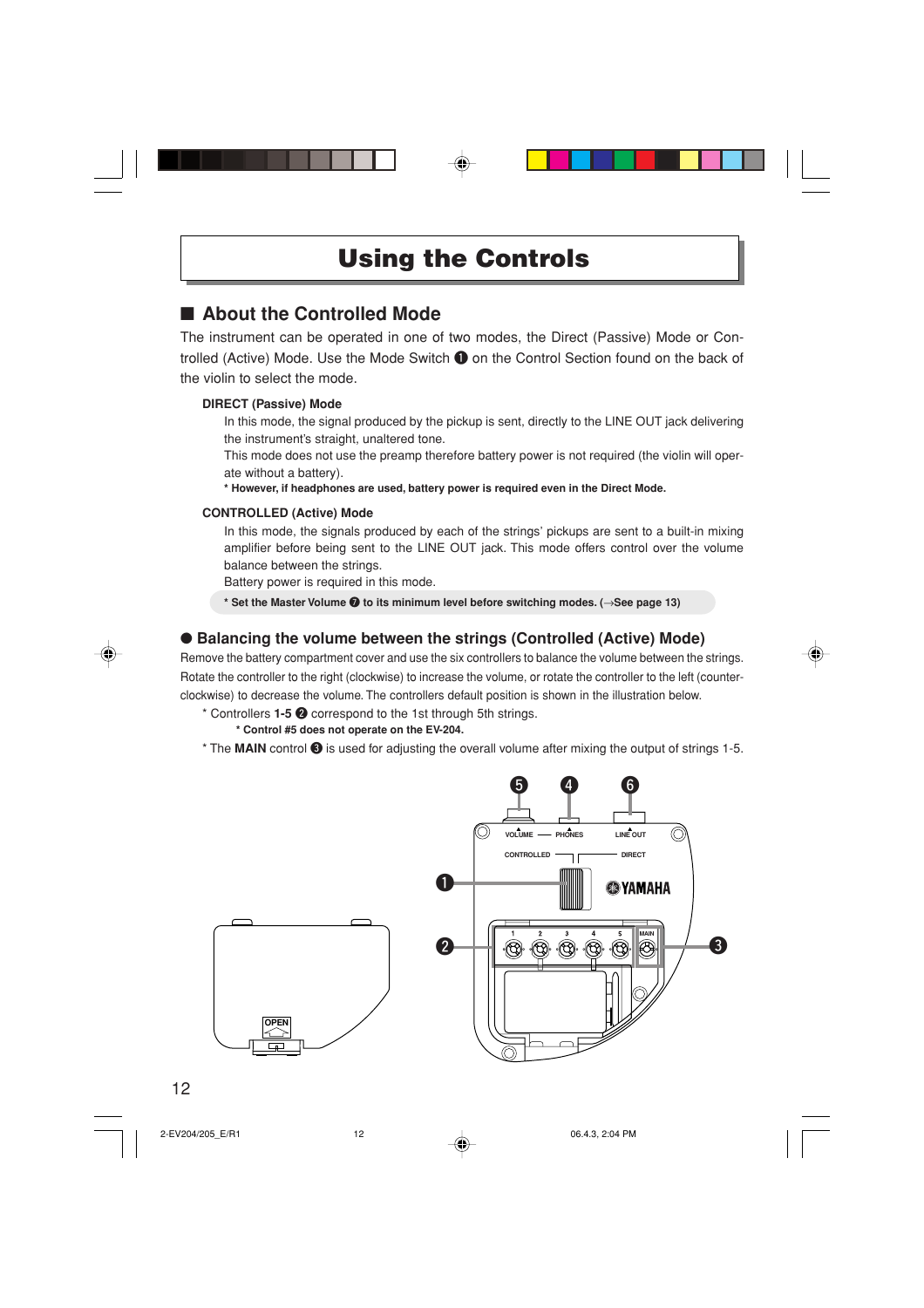## ■ Using Headphones

Connect a pair of headphones, etc. to the PHONES jack (mini jack)  $\bullet$  to monitor sound output. The VOLUME knob  $\bigcirc$  can be used to control the monitor volume.

- \* The VOLUME  $\odot$  knob's setting does not effect the output of the LINE OUT jack.
- **\* When a pair of headphones is used in the DIRECT Mode, battery power is required.**
- **\* Do not operate the instrument at high volume levels when using earphones (headphones) for any extended period of time. Doing so can lead to irreparable damage to your hearing.**

### ■ **Controlling the Output Volume (Master Volume)**

The knob  $\bigcirc$  located on the tailpiece section is the Master Volume, which controls the volume of the output from the LINE OUT jack  $\mathbf \odot$ .

Rotate the knob to the right (clockwise) to increase volume, and rotate the knob to the left (counter-clockwise) to decrease volume. When the knob is fully rotated to the left, its level is "0" (no sound).

This knob functions in both Direct and Controlled modes.



- **• Before connecting the Electric Violin to any external devices, make sure that the power of all external devices is turned OFF. Set the volume level of the Electric Violin and any external audio sources to the minimum level before connecting anything. High volume settings could cause damage to the equipment and your hearing.**
- **• If a connection cord is unplugged while the power is ON, it may result in damage to the equipment. The sudden shock to your ears may be great, so please use with care.**
- **• Be careful not to step on the cord. The cord may break, equipment may be damaged, and this may cause a substantial shock to your ears.**
- **Power is switched on when a plug is connected to one of the jacks. After playing, disconnect the plugs to save energy.**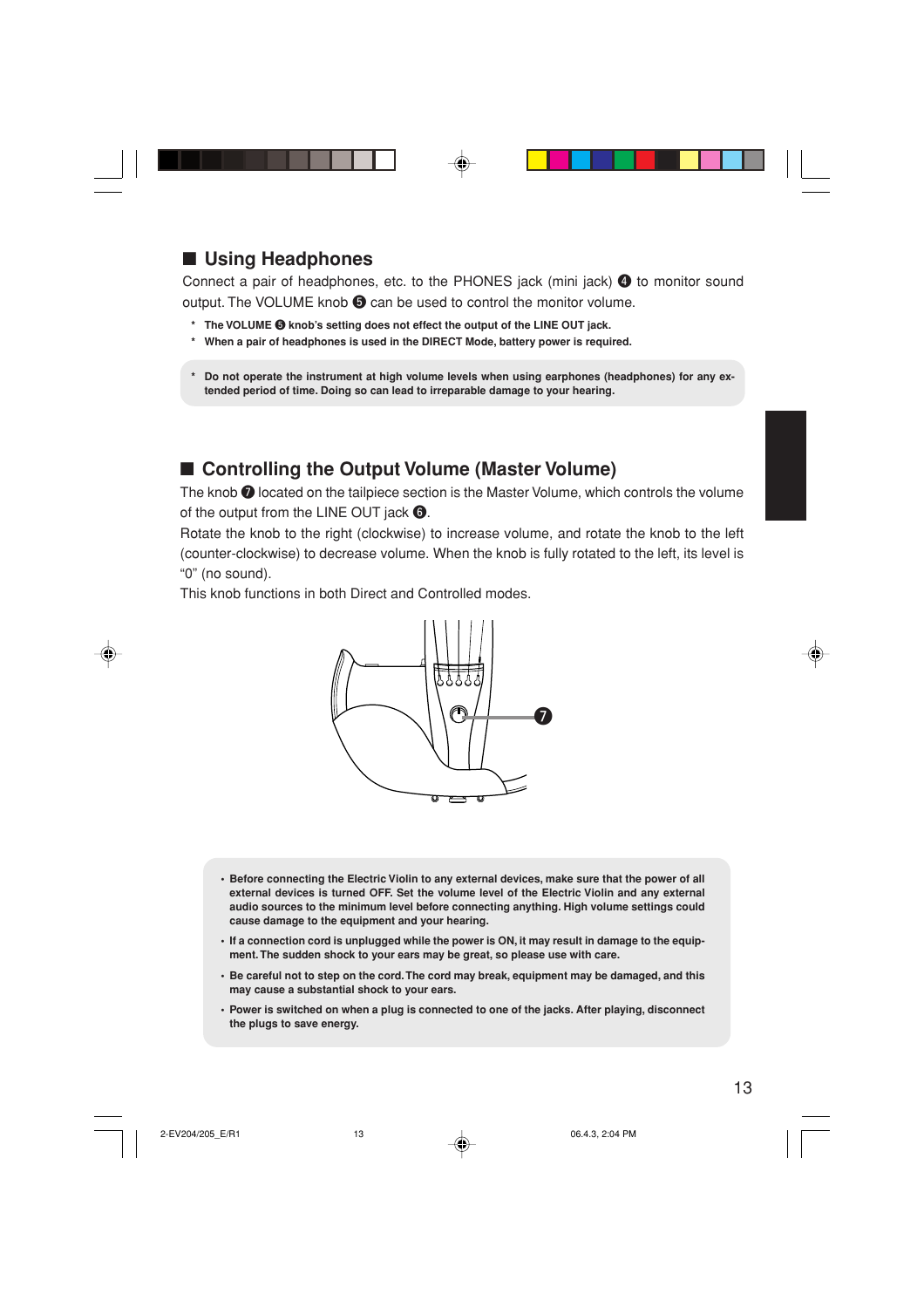# **Example Connections**



**When connecting the instrument to external audio equipment, check the jack size and make sure to use a plug size that corresponds to the jack being used, and properly connect the cable to the jack.**